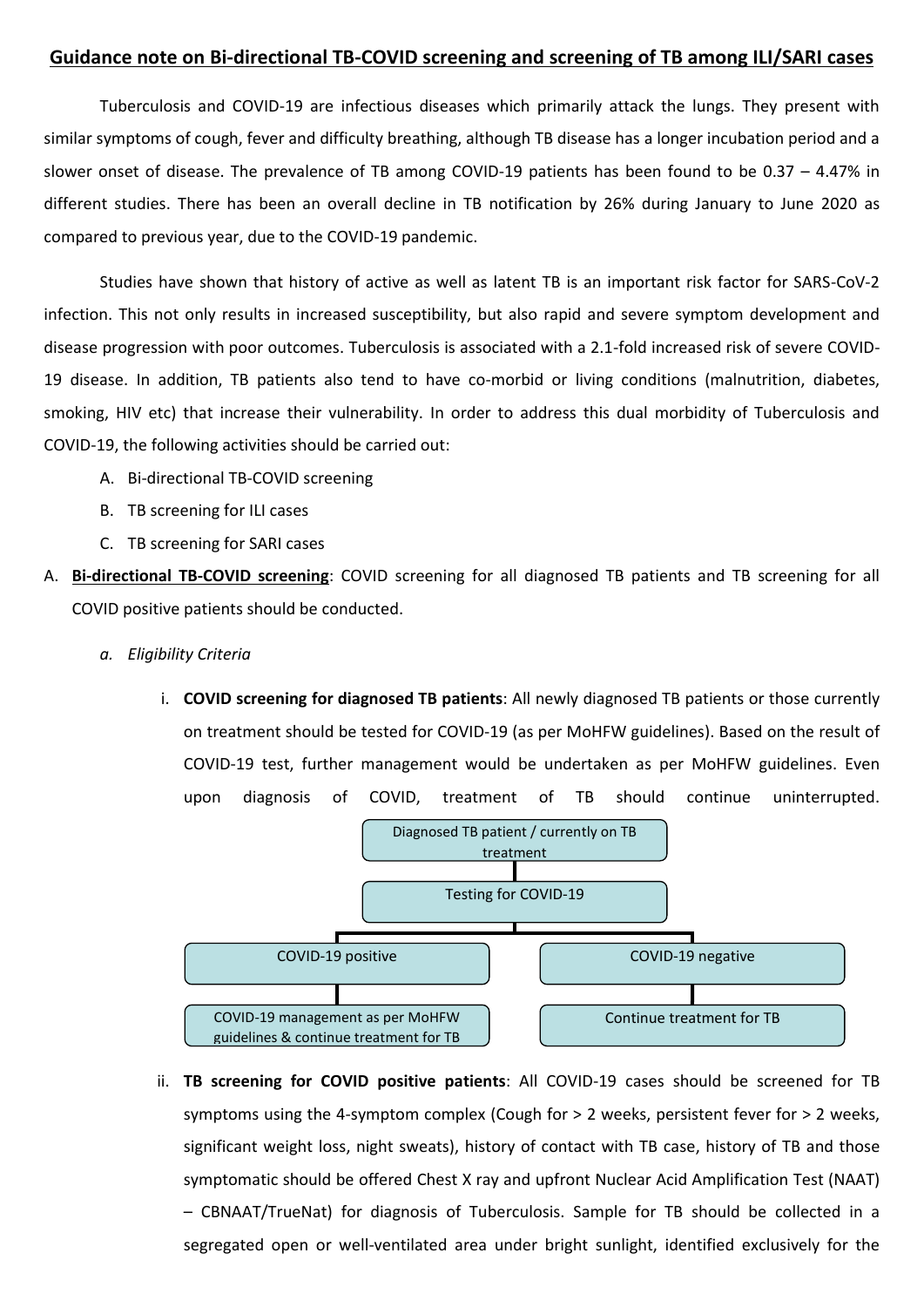purpose. Arrangement has to be made such that the sample reaches NAAT site in cold chain (transportation in ambient temperature using pre-frozen gel packs). Appropriate PPE should be used during sample collection, processing and performing the test. Universal safety precautions including hand washing must strictly be followed by patients and HCW while collecting, receiving and testing samples. Based on result of TB test, patient should be managed as per NTEP guidelines. Home sample collection services to test TB for those fulfilling the above criteria should be provided wherever possible.



- iii. For intensive management of TB-COVID co-morbid patients, linkages of TB service facilities with COVID Isolation facilities should be established. All COVID positive TB patient, will be admitted to a Dedicated COVID Care Centre/ Dedicated COVID Health Centre/ Dedicated COVID Hospital (level as per severity), if required.
- iv. The information on COVID-19 screening among TB patients would be captured in the Nikshay portal. The updated CIF form of COVID-19 patients placed at Annexure 1.

## B. **TB screening for ILI cases**:

- a. *Eligibility Criteria*: Any ILI case with 4-symptom complex (Cough for > 2 weeks, persistent fever for > 2 weeks, significant weight loss, night sweats), history of contact with TB case, history of TB, ILI symptoms persisting >10 days
- b. Diagnostic Algorithm for TB screening among ILI